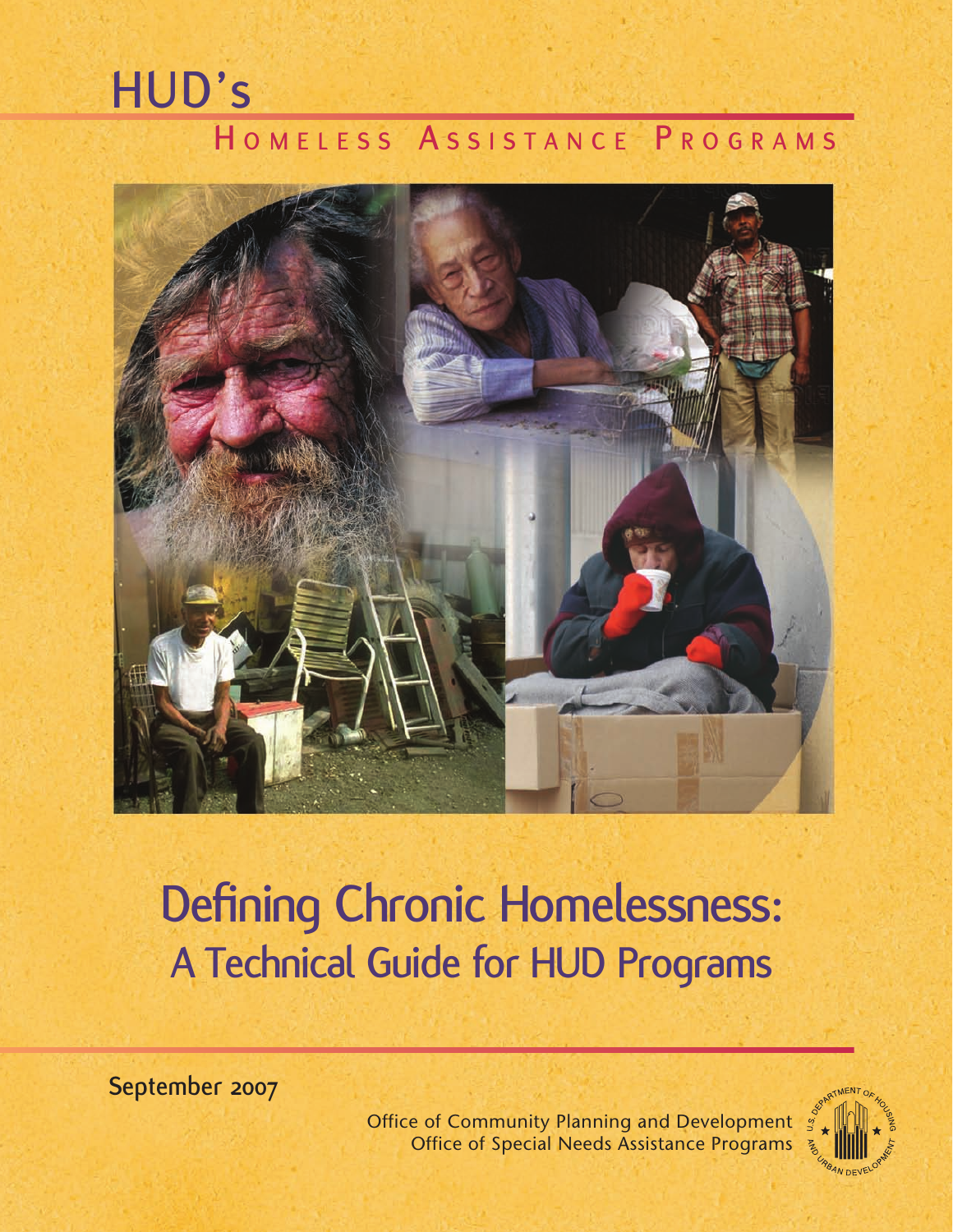# **Acknowledgements**

This guidance material was prepared by the Technical Assistance Collaborative under Contract NYPH-001-03 for the U.S. Department of Housing and Urban Development's Office of Community Planning and Development. This project was carried out in partnership with Policy Research Associates and the Corporation for Supportive Housing.

Cynthia High of the Office of Special Needs Assistance Programs for U.S. Department of Housing and Urban Development's Office of Community Planning and Development is acknowledged for providing the guidance necessary to produce this resource.

All materials in this work are in the public domain and may be reproduced or copied without permission from U.S. Department of Housing and Urban Development. Citation of the source is appreciated. However, this publication may not be reproduced or distributed for a fee without the specific written authorization of the Office of Special Needs Assistance Programs, Office of Community Planning and Development, U.S. Department of Housing and Urban Development.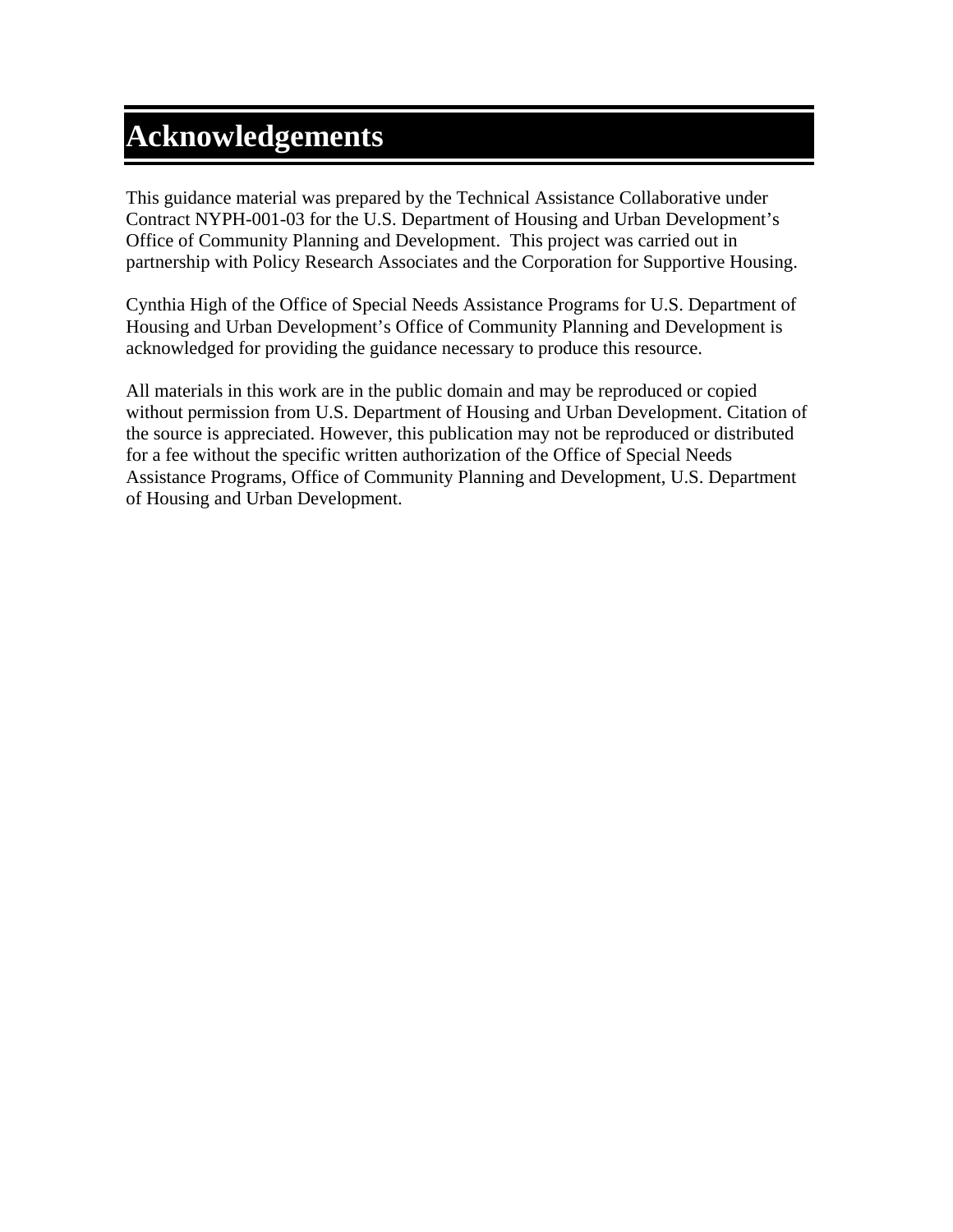# **Table of Contents**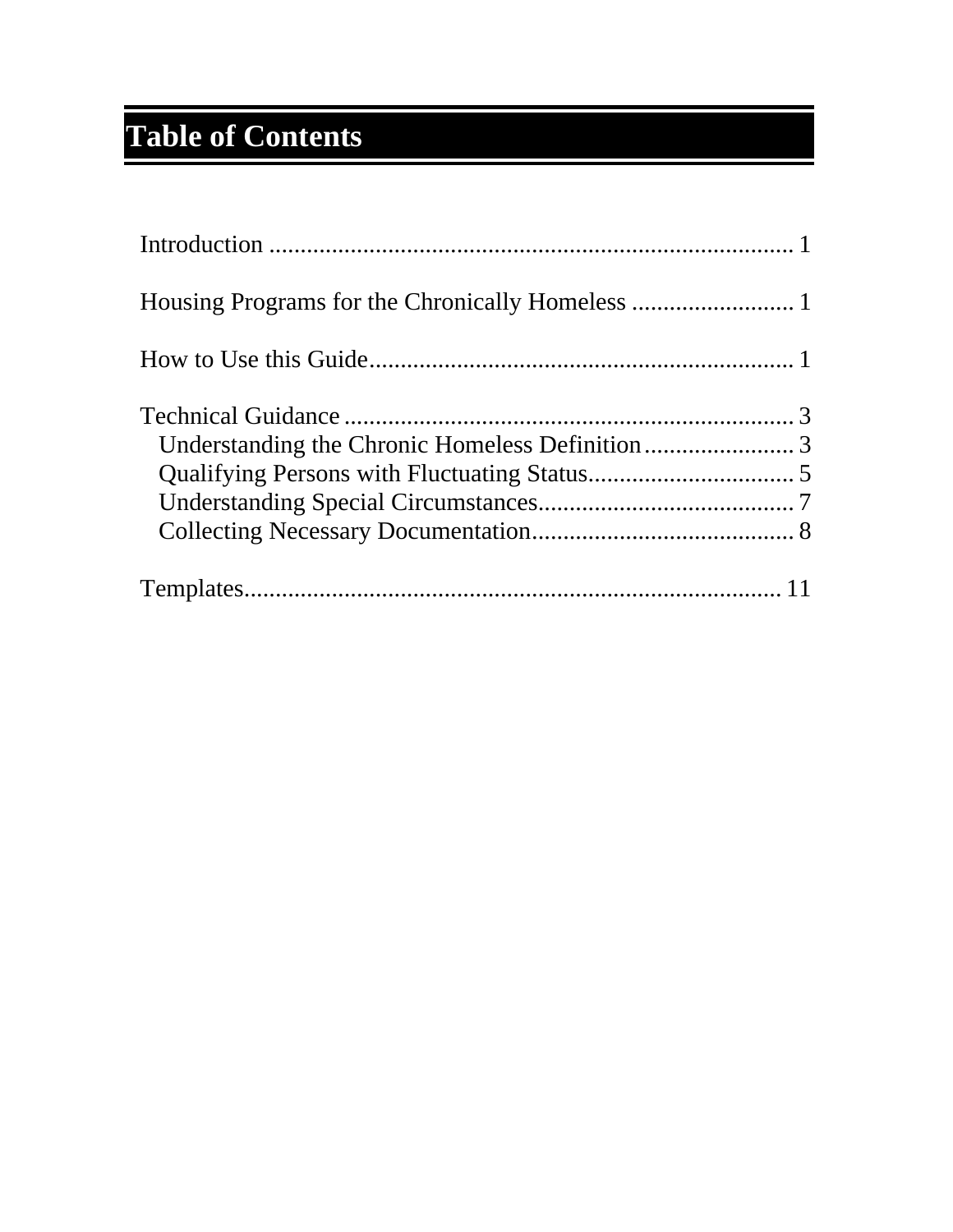# <span id="page-3-0"></span>**Introduction**

This technical guide is intended for non-profit local housing and service providers as well as local government agencies that are under contract with the U.S. Department of Housing and Urban Development (HUD) to provide housing and related support services to the target population of chronically homeless persons. It is intended to answer frequently asked questions pertaining to the federal definition of chronic homelessness and the standards for qualifying persons for housing under this definition. It also provides suggested templates for forms and letters that may assist providers, government agencies, and their local partners in devising internal mechanisms to certify homeless persons for a program for chronically homeless persons.

## **Housing Programs for the Chronically Homeless**

Since 2003, HUD and other federal agencies joined together to fund four initiatives targeting chronically homeless persons. The first, known as the Collaborative Initiative to Help End Chronic Homelessness, was a \$35 million program for housing and support services that combined HUD's resources with funds from the federal Departments of Health and Human Services and Veterans Affairs. HUD went on from this initiative to award \$6.5 million in HOME funds to 13 communities for the purpose of creating permanent rental housing for chronically homeless persons.

A third initiative was a partnership, established between HUD and the Department of Labor, which selected five communities to receive funds to simultaneously address the employment issues and housing needs of chronically homeless persons. This program was followed by a fourth initiative known as Housing for People Who Are Homeless and Addicted to Alcohol. For this program, HUD committed \$10 million to a dozen pilot programs in 11 cities around the country to support projects designed for chronically homeless persons struggling with chronic alcoholism. In addition to these targeted initiatives, HUD also now actively encourages Continuum of Care communities to develop local strategies to end chronic homelessness. As a result, many new and existing McKinney-Vento permanent housing programs now target chronically homeless persons.

# **How to Use this Guide**

This guide is intended to be of use to HUD McKinney-Vento grantees and sponsors, targeting chronically homeless persons, who are implementing housing and services for this population. Such grantees may also find it useful to share this guide with local homeless service providers who are asked to supply documentation verifying the eligibility of homeless persons. The templates included in this guide may also be useful to both grantees and their partners in the emergency shelter community. These templates may be adopted in the form presented here or modified to suit individual program needs. Note that these are not official HUD forms but, rather, suggestions for what information may be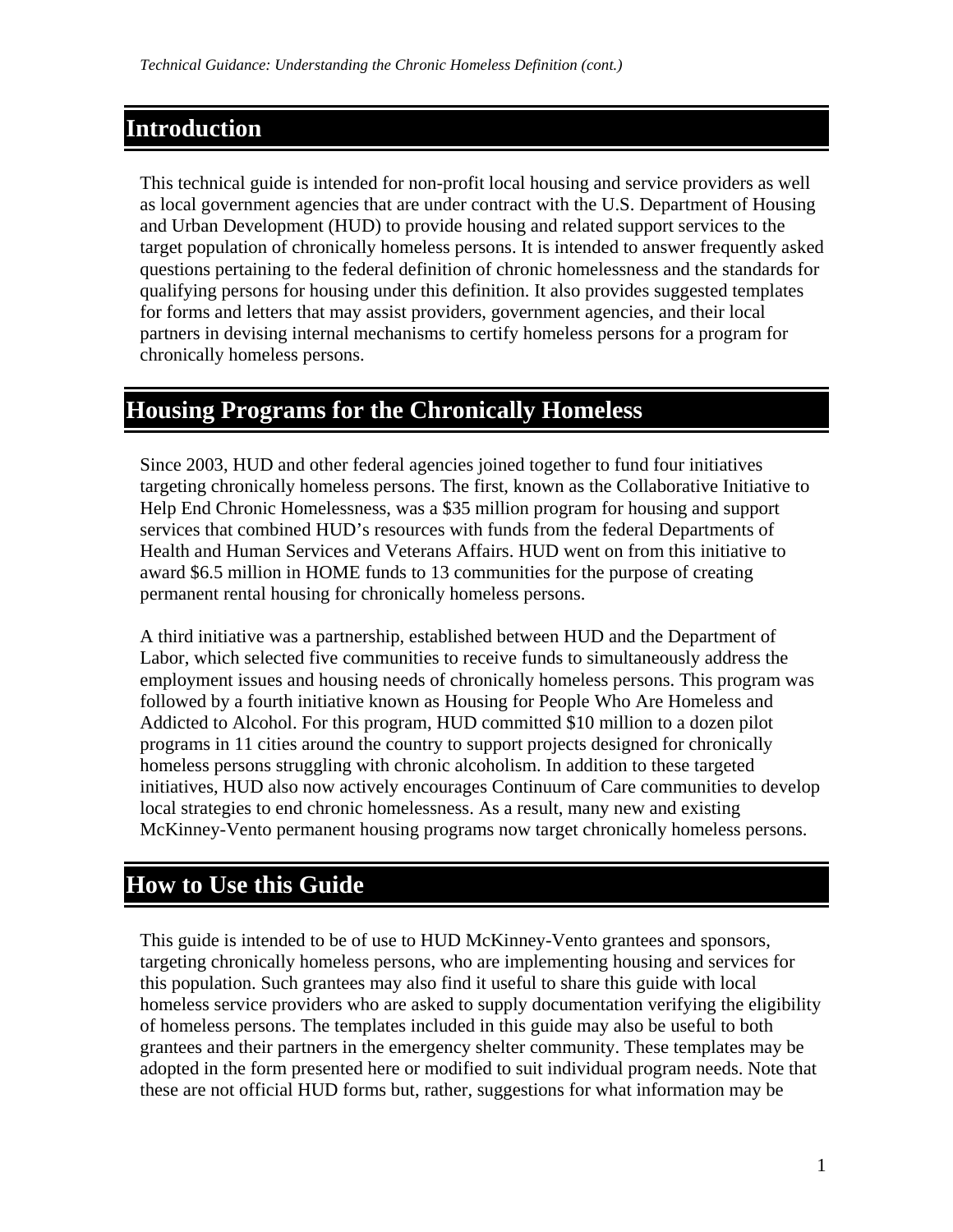useful to collect and for how the information may be organized to assist grantees in accurately assessing clients and reporting program results.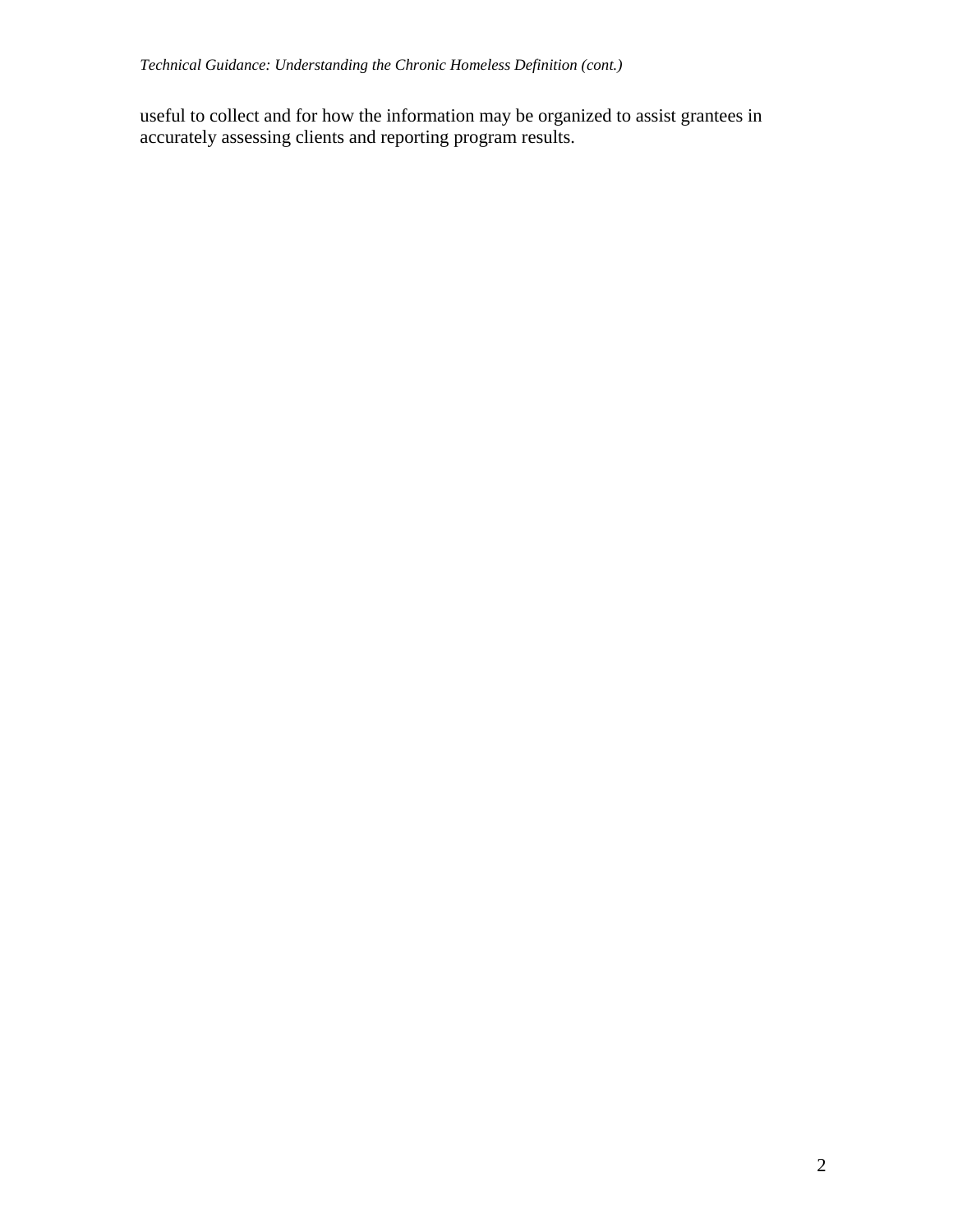# <span id="page-5-0"></span>**Technical Guidance**

#### **Understanding the Chronic Homeless Definition**

*1. What is the Federal government's definition of a chronically homeless person?* 

HUD adopted the Federal definition which defines a chronically homeless person as "either (1) an unaccompanied homeless individual with a disabling condition who has been continuously homeless for a year or more, OR (2) an unaccompanied individual with a disabling condition who has had at least four episodes of homelessness in the past three years." This definition is adopted by HUD from a federal standard that was arrived upon through collective decision making by a team of federal agencies including HUD, the U.S. Department of Labor, the U.S. Department of Health and Human Services, the U.S. Department of Veterans Affairs, and the U.S. Interagency Council on Homelessness.

*2. What is meant by "homeless" in the definition of chronically homeless?* 

In its definition of a chronically homeless person, HUD defines the term "homeless" as "a person sleeping in a place not meant for human habitation (e.g. living on the streets, for example) OR living in a homeless emergency shelter."

*3. Does a homeless person who is applying to our program need to satisfy both of the time framed criteria, described above in question # 1, that define an individual as chronically homeless?* 

No. The homeless person must meet only one or the other of the two time framed criteria that make up the definition.

4. *If a homeless person applying for assistance was housed in various settings between episodes of homelessness, could they qualify for assistance?* 

Yes. An individual qualifying under the second criteria of the definition need not have moved between conventional housing and homelessness. Applicants may have spent time anywhere in between episodes of homelessness that could include medical settings, residential treatment programs, other kinds of institutions, transitional housing, supportive housing, and/or correctional institutions.

*5. If a homeless person who is applying to our program has had four episodes of homelessness, does it matter where they are when they seek our housing?* 

Yes. As stated in question #2, the homeless person must be sleeping in a place not meant for human habitation (such as living on the street) or living in a homeless emergency shelter at the time of entry into the HUD housing for chronically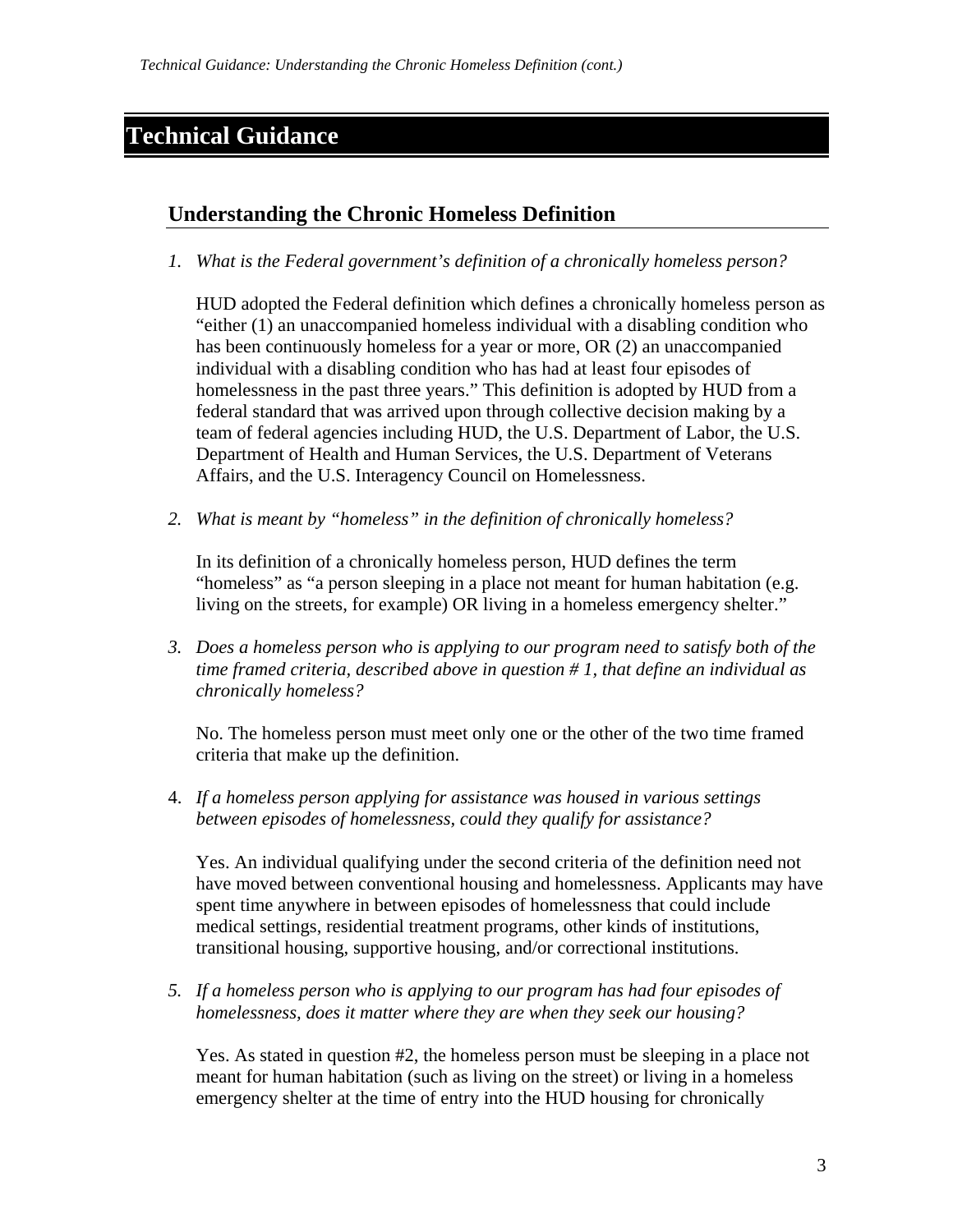homeless persons. For example, a qualified homeless person might have the following type of history in the last three years: (1) leaves housing for a homeless shelter, (2) moves in with a friend or family member and leaves again for a homeless emergency shelter, (3) goes to jail and is released to living on the street, (4) goes back to the friend or family member's house and leaves to move into a homeless emergency shelter. Importantly, this homeless person will enter the HUD housing program for chronically homeless persons from a state of homelessness (i.e. in a homeless emergency shelter) as is required.

*6. What is meant by an "episode" of homelessness?* 

An episode of homelessness is "a separate, distinct, and sustained stay on the streets and/or in a homeless emergency shelter." HUD requires that "a chronically homeless person must be unaccompanied and disabled during each episode."

*7. What is meant by an emergency shelter?* 

An emergency shelter is "any facility the primary purpose of which is to provide temporary or transitional shelter for the homeless in general or for specific populations of the homeless" (24 CFR Ch.V (4-1-05) 576.3). Although this definition includes the term transitional shelter, persons coming from transitional housing are not considered chronically homeless.

*8. What is meant by "disabling condition" in the chronically homeless definition?* 

A disabling condition is defined as "a diagnosable substance abuse disorder, a serious mental illness, developmental disability, or chronic physical illness or disability, including the co-occurrence of two or more of these conditions." In addition, "a disabling condition limits an individual's ability to work or perform one or more activities of daily living." (*Questions and Answers: A Supplement to the 2006 Continuum of Care Homeless Assistance NOFA and Application*: p.7).

*9. Can homeless people who are applying to our program be accompanied by children and can couples qualify as chronically homeless?* 

No. The homeless person must be an "unaccompanied homeless person" which means an individual such as "a single homeless person who is alone and is not part of a homeless family and not accompanied by children."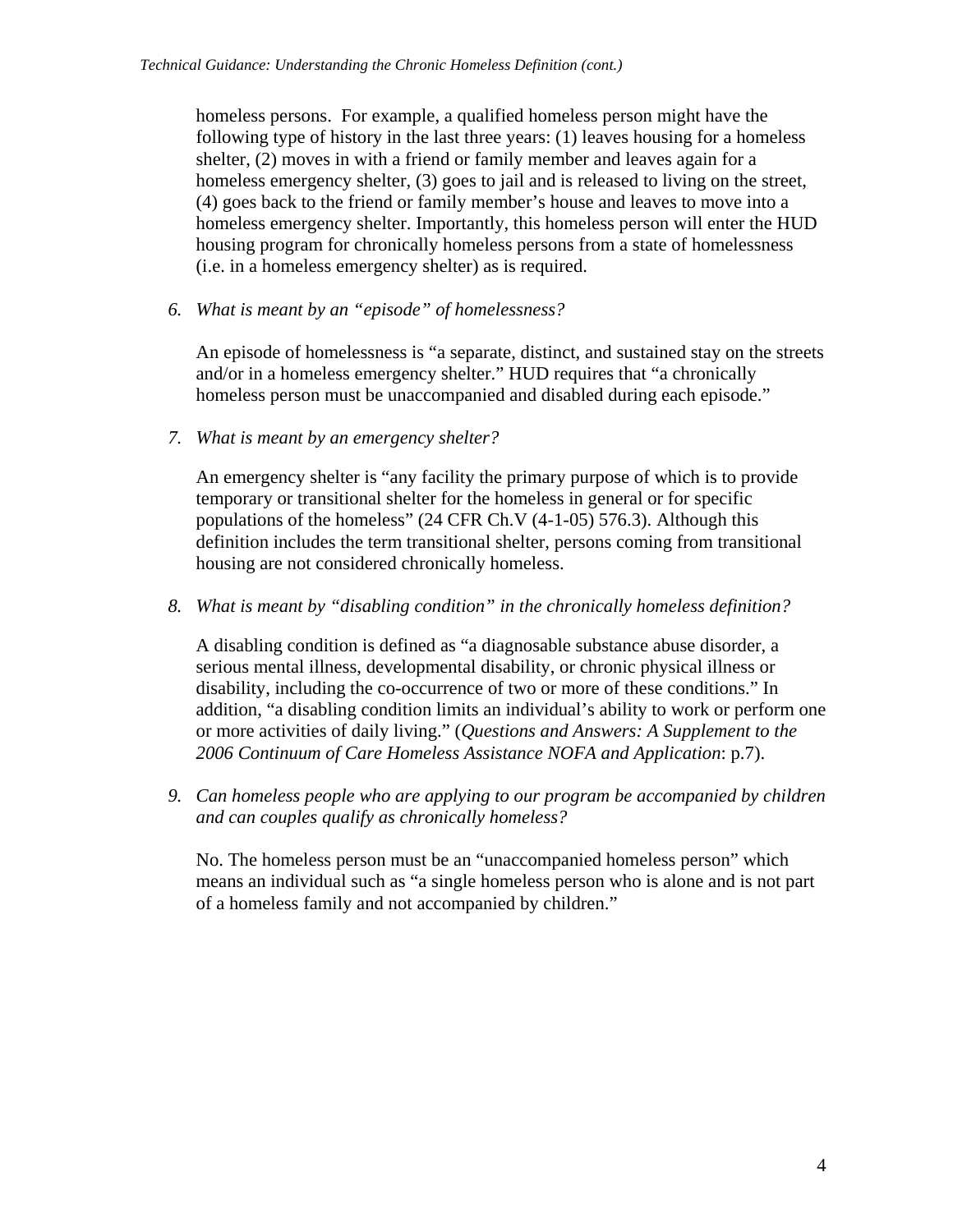#### <span id="page-7-0"></span>**Qualifying Persons with Fluctuating Status**

*1. Is it possible to direct certain homeless people, who have been qualified as chronically homeless, towards a short term stay in a facility providing substance abuse and/or psychiatric or medical treatment with the objective of stabilizing them and increasing the likelihood of their success in permanent housing?* 

Yes. Under these or other similar circumstances, it is possible to direct qualified participants to short term treatment to precede housing placement. In general, HUD's chronically homeless initiatives and programs may not require that all clients participate in such interim treatment. However, on a case by case basis, if persons are identified who would benefit from this service, it may be recommended to them as a first step. Participants who decline such interim placement would still proceed directly towards identifying permanent housing. Participants who comply with the recommendation are considered enrolled in the program while in treatment which may not exceed 90 days. Upon completion of treatment, the participant should move directly into a permanent housing unit.

*2. If a qualified chronically homeless person is referred to short term treatment, how do we reconcile HUD's requirement that new clients enter our program from a state of homelessness?* 

A chronically homeless person, who chooses to start off participation in your program with a preliminary stay in short term treatment, would first be formally "entered" into the chronically homeless program prior to this placement. This participant would retain the status of having "entered" into the program while in interim treatment.

*3. If a qualified chronically homeless person applying to our program enters short term treatment, to what extent should we engage in the housing search and placement process for such an individual?* 

A participant who has been entered into your program and is temporarily in short term treatment should exit such a program directly into an identified housing unit to avoid the consequences of yet another episode of homelessness. Given this imperative, it may be necessary, in some cases, to hold a unit for a short period of time, not to exceed 90 days, to assure the participant's seamless transition from treatment to housing.

*4. What if a homeless person who was chronically homeless for one full year and has the documentation to substantiate it, moved into a transitional housing program? Now that same person is applying for our program of permanent housing targeted to the chronically homeless. Does this person qualify?*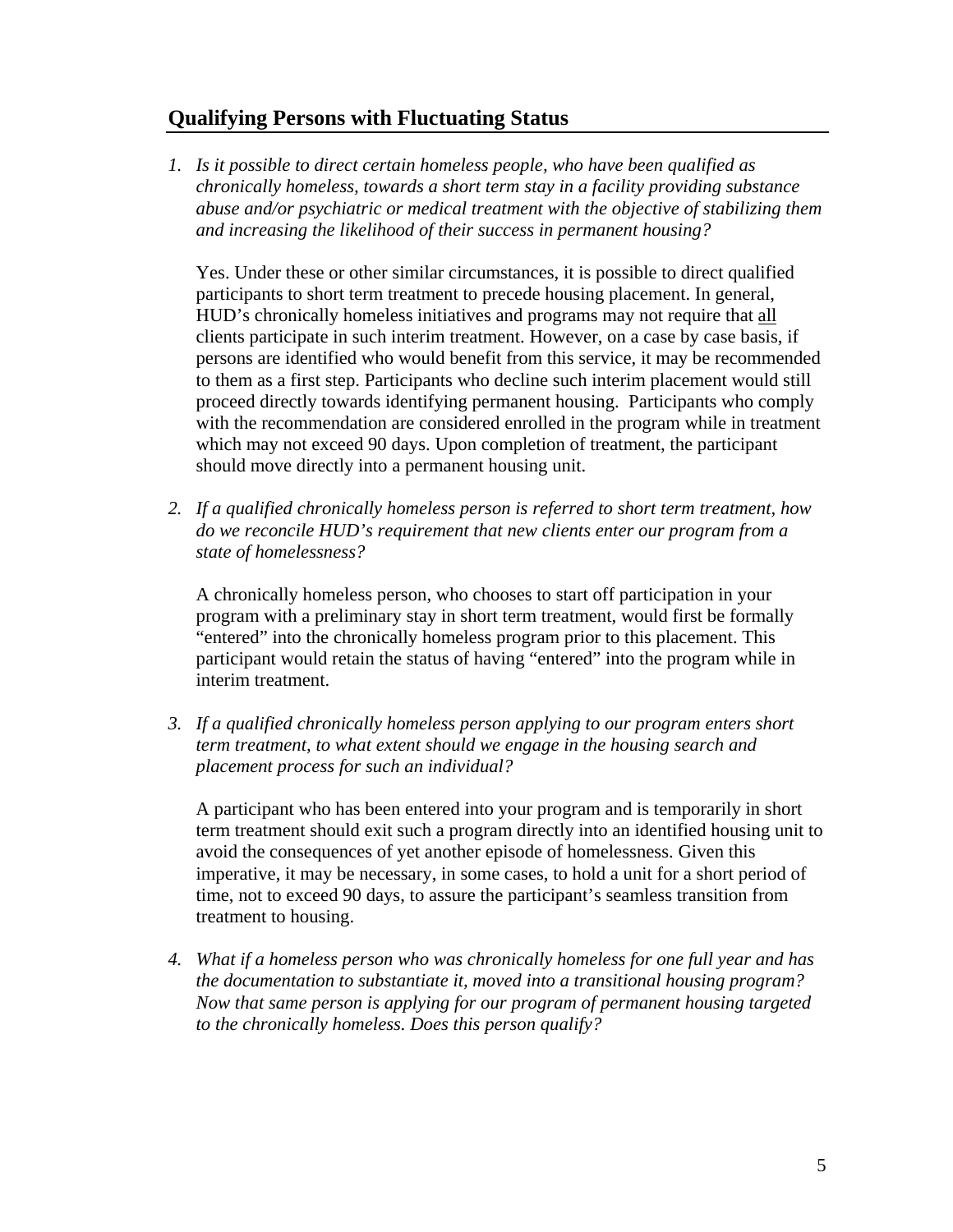No. To be defined as chronically homeless, a person must be living on the street or in a homeless emergency shelter at the time of eligibility determination. The definition does not include those currently in transitional housing. Persons coming from transitional housing are not considered chronically homeless.

*5. What if an individual was qualified as chronically homeless and entered a different HUD-funded permanent housing program? Can that person hold onto that chronically homeless status and apply to our program?* 

No. An individual who enters other HUD funded permanent housing, as with transitional housing, is no longer considered chronically homeless.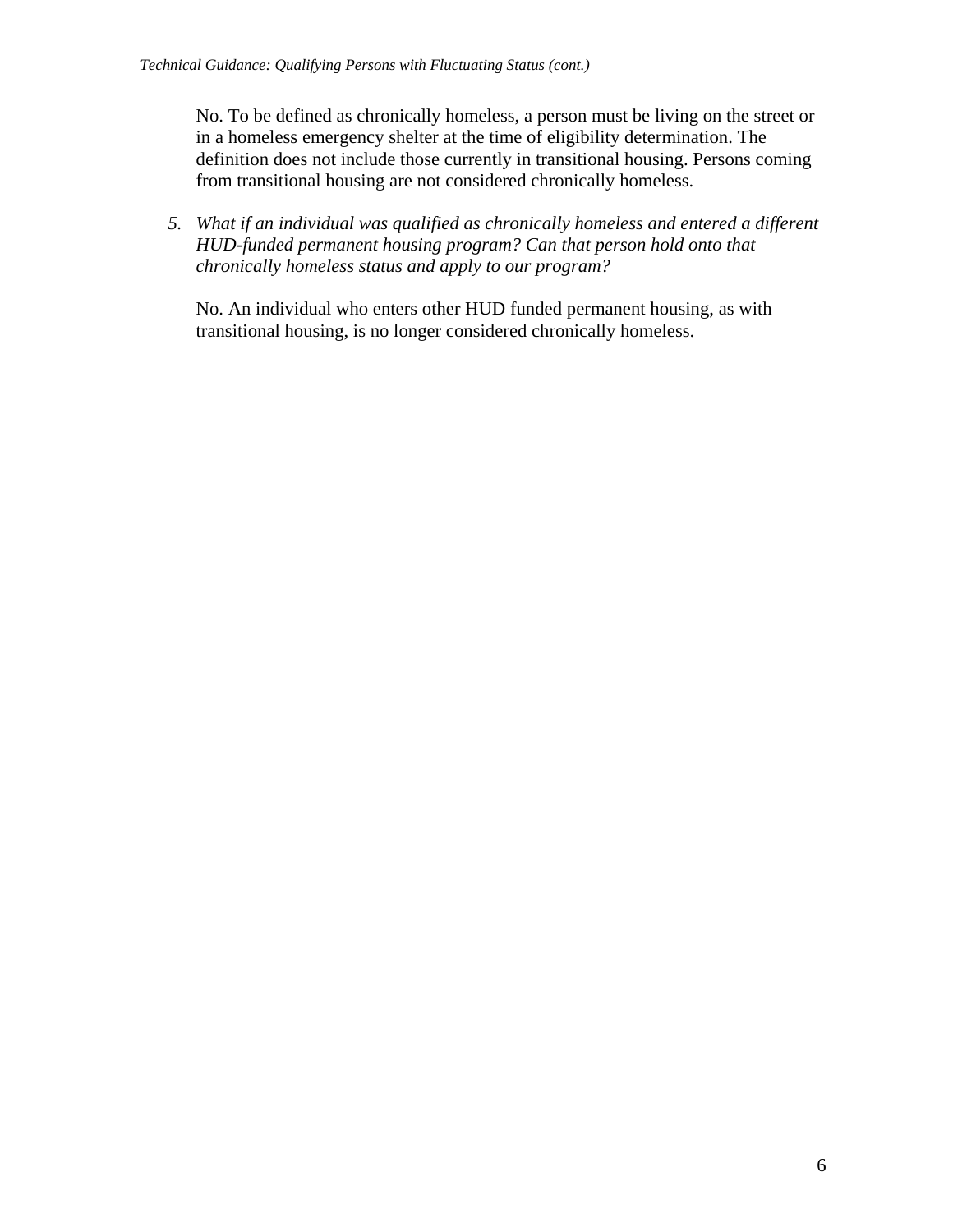#### <span id="page-9-0"></span>**Understanding Special Circumstances**

*1. Is it acceptable for a homeless person applying to our program to have been incarcerated in between episodes of homelessness?* 

Yes. A homeless person who experienced incarceration or repeated incarcerations in between four episodes of homelessness over three years could be eligible provided that the person was living on the street or in a homeless emergency shelter at the time he/she is being evaluated for intake.

*2. Can we accept someone who is applying to enter our program directly from a correctional institution?* 

No. Clients must be homeless, as per HUD's definition, at the time they enter the program.

*3. Can we accept someone who is applying to enter our program directly from a medical institution?* 

No. Clients can not be in any kind of institution including medical facilities nor can they be in housing at the time they enter the program.

*4. What if a chronically homeless person was hospitalized and then released to a temporary placement in a motel for medical reasons which made placement in conventional shelter unsafe for the person? Could the stay in the motel constitute an episode of homelessness?* 

If the medical institution could provide documentation that the motel was being used as a homeless emergency shelter for this person, this homeless person could be considered eligible if the other aspects of the homeless history were also documented.

*5. What if a homeless person applying for assistance is very nearly qualified but does not fit all aspects of the chronic homeless definition precisely such as someone who was on the streets for the last 11 months and was also homeless on and off for the last several years but not quite fitting either pattern in the definition of chronically homeless persons?* 

Qualified homeless persons must meet HUD's definition of chronically homeless. However, persons who do not quite qualify at the outset of engagement with your program for reasons of time may, in fact, be determined eligible once the application process, which may take a period of weeks or more, is complete and the necessary time has elapsed. The documentation of eligibility must be completed before the homeless person enters the program.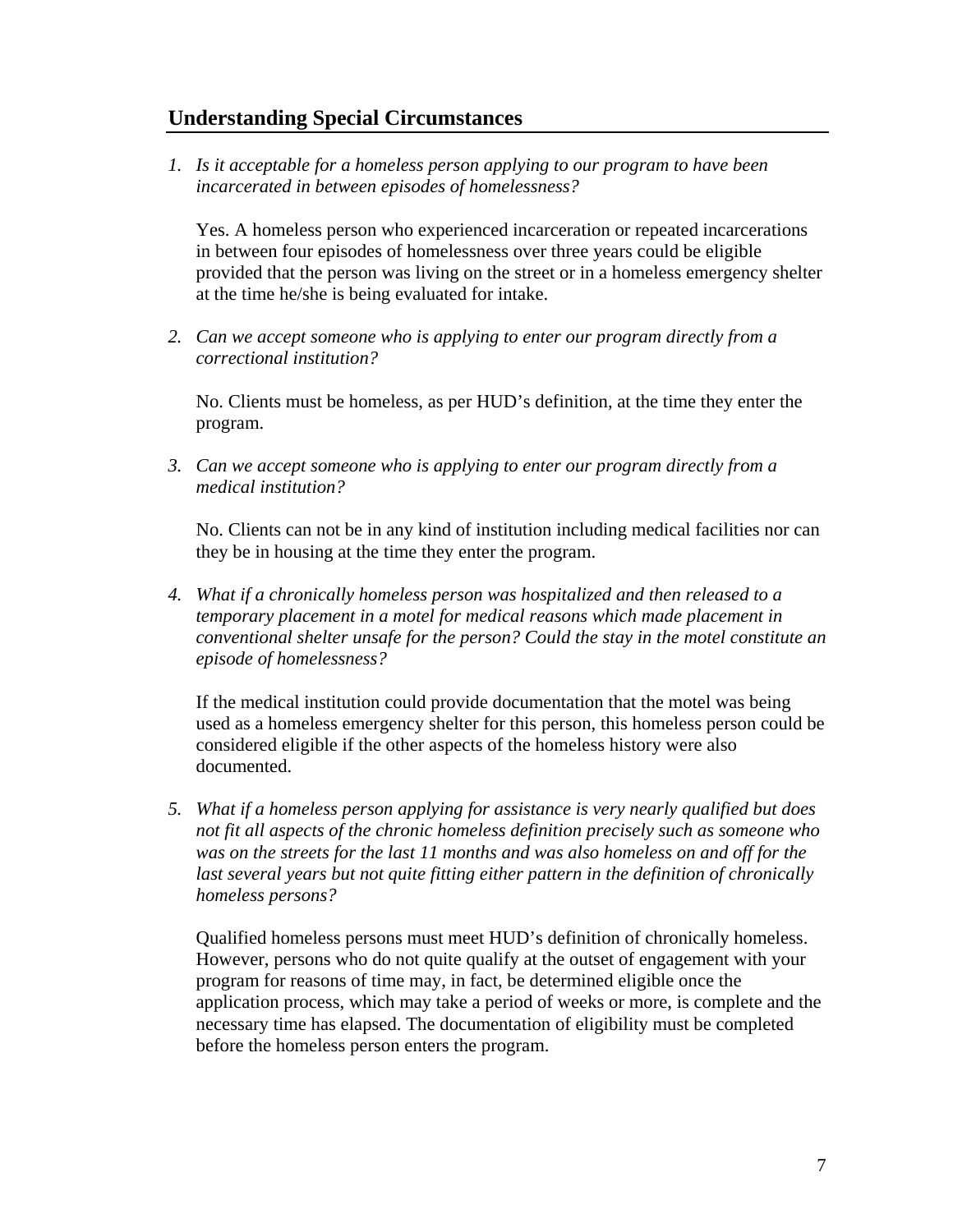#### <span id="page-10-0"></span>**Collecting Necessary Documentation**

*1. What is required in the way of documentation of chronic homelessness?* 

For each person applying to the program, written documentation must be provided by an appropriate Third Party that verifies the person's status as chronically homeless. This documentation must be kept in each participant's case record file. A recommended template for a Checklist for gathering and analyzing all necessary documentation associated with chronic homelessness is provided in this guide.

*2. What constitutes an appropriate Third Party for evidencing the chronic homeless status of persons applying to our program?* 

Letters may be written and signed by either homeless shelter providers, homeless outreach workers, or other homeless service providers such as Health Care for the Homeless. Alternatively, a local Homeless Management Information System (HMIS) can be called upon to supply a printout of an individual's history in a local homeless service continuum. This printout may be substituted for a letter from a homeless provider.

*3. Would a letter from another kind of community-based human service agency suffice as evidence of chronic homelessness?* 

In the absence of a homeless service provider who can account for an individual's history, letters may be supplied by other human service entities such as food pantries, social workers, outreach workers, health workers, law enforcement, hospitals, medical clinics, and churches.

*4. What must letters from appropriate Third Parties contain?* 

Such Third Party letters and HMIS printouts must be on letterhead stationery and contain the full name of the client. Letters must include dates verifying the timeframe of homelessness including both a start date and completion date. Letters should also be signed by a staff member whose title appears on the letter. It is also helpful to request that such letters include information pertaining to the whereabouts of the person prior to engaging with this provider and, if applicable, after having left. When available, this additional information can be helpful in completing the record of the person's homelessness. A recommended template for the contents of a Third Party letter is provided in this guide.

*5. What if there is a gap in the Third Party documentation for which only the homeless person applying to our program can attest?* 

In the absence of complete documentation from an appropriate Third Party and/or an HMIS printout, the homeless person may sign a Self-Statement, also known as a personal affidavit, attesting to his/her own whereabouts, history, and chronic homelessness status. Such a statement must have the same contents as Third Party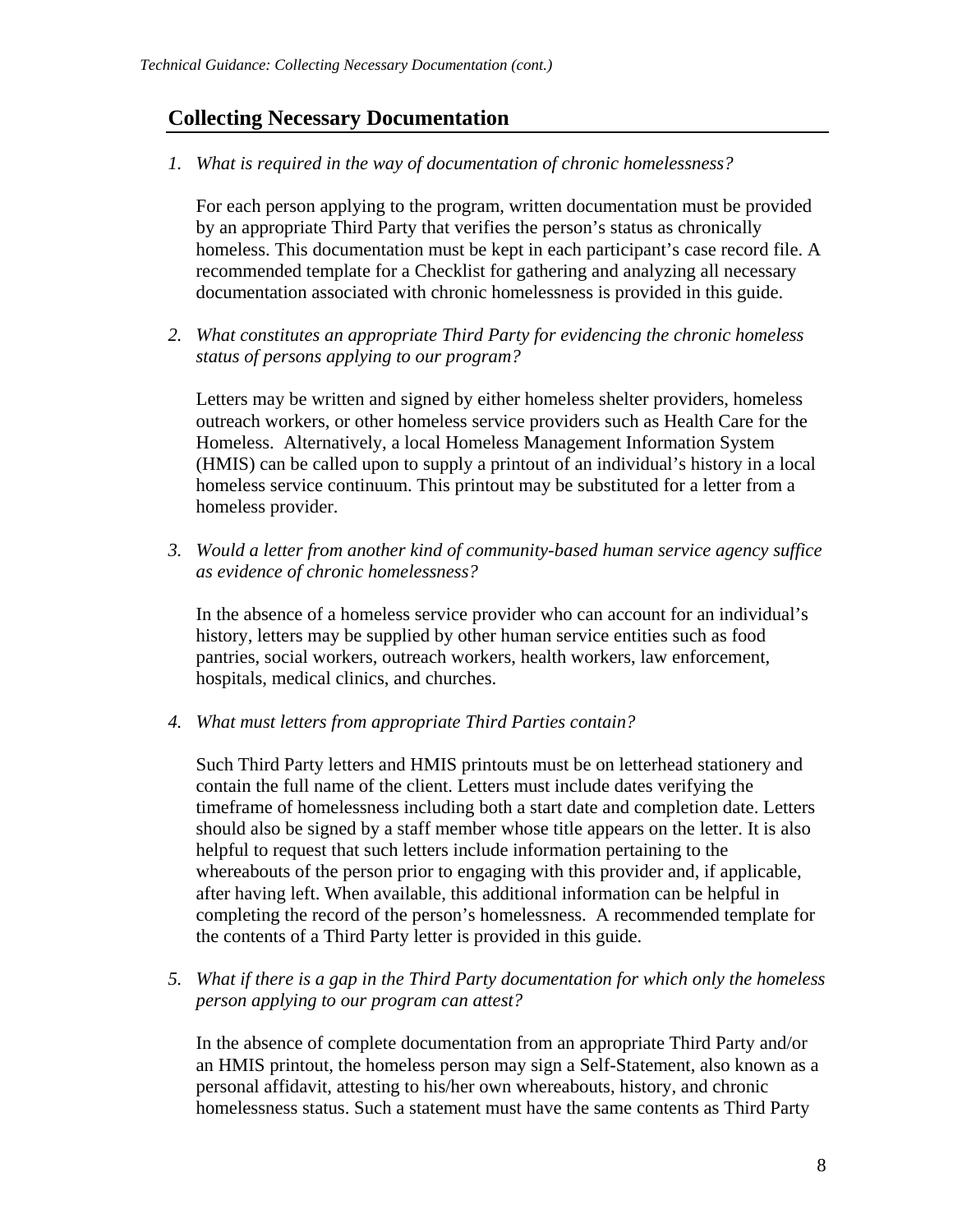letters including dates, locations, a signature, and the full name of the homeless person. Those who can not write or compose their own letters may dictate them and provide their own mark or signature. These Self-Statements should also be signed by a staff member who witnessed the person create the document. A recommended template for the contents of a Self-Statement is provided in this guide.

#### *6. Is a Self-Statement in and of itself ever sufficient documentation?*

Generally, Self-Statements are to be used to fill in the gaps in the record of homelessness when certain periods of time can not be accounted for and documented by a Third Party. If all other efforts to obtain Third Party documentation have been exhausted and unsuccessful for a particular person, a Self-Statement may be used in the absence of any other documentation. However, this should be a relatively rare exception to the composition of most homelessness records for your program participants.

*7. What is the best strategy for obtaining documentation from a Third Party?* 

Many homeless service providers are familiar with requests for letters documenting homelessness and may have their own internal form letter for such inquiries. However, homeless providers are relatively unfamiliar with the need to capture specific dates and the time frame of repeat visits to their program. Therefore, it is recommended that these parties be supplied a template letter to ensure the documentation is sufficient and consistent. Conducting outreach and training within a local homeless service network about chronic homeless documentation may also improve upon the readiness of providers to evidence the chronically homeless status.

*8. Can staff members of the organization that sponsors the housing for chronically homeless persons qualify persons themselves based on internal knowledge and information gathering?* 

No. The supporting documentation must be provided by an appropriate Third Party. However, if a chronically homeless organization is also the provider of a homeless service, such as emergency shelter or street outreach, then an authorized staff person from the emergency component of the same organization can, in fact, be considered a Third Party and may provide and sign the letter.

*9. Is it acceptable to combine multiple letters and Self-Statements to complete documentation of chronic homelessness for one person?* 

Yes. Expect that a record of chronic homelessness will be pieced together from several sources including Third Party Letters, HMIS printouts, and Self-Statements. Records with multiple sources are most likely to be needed when evidencing four episodes of homelessness in three years.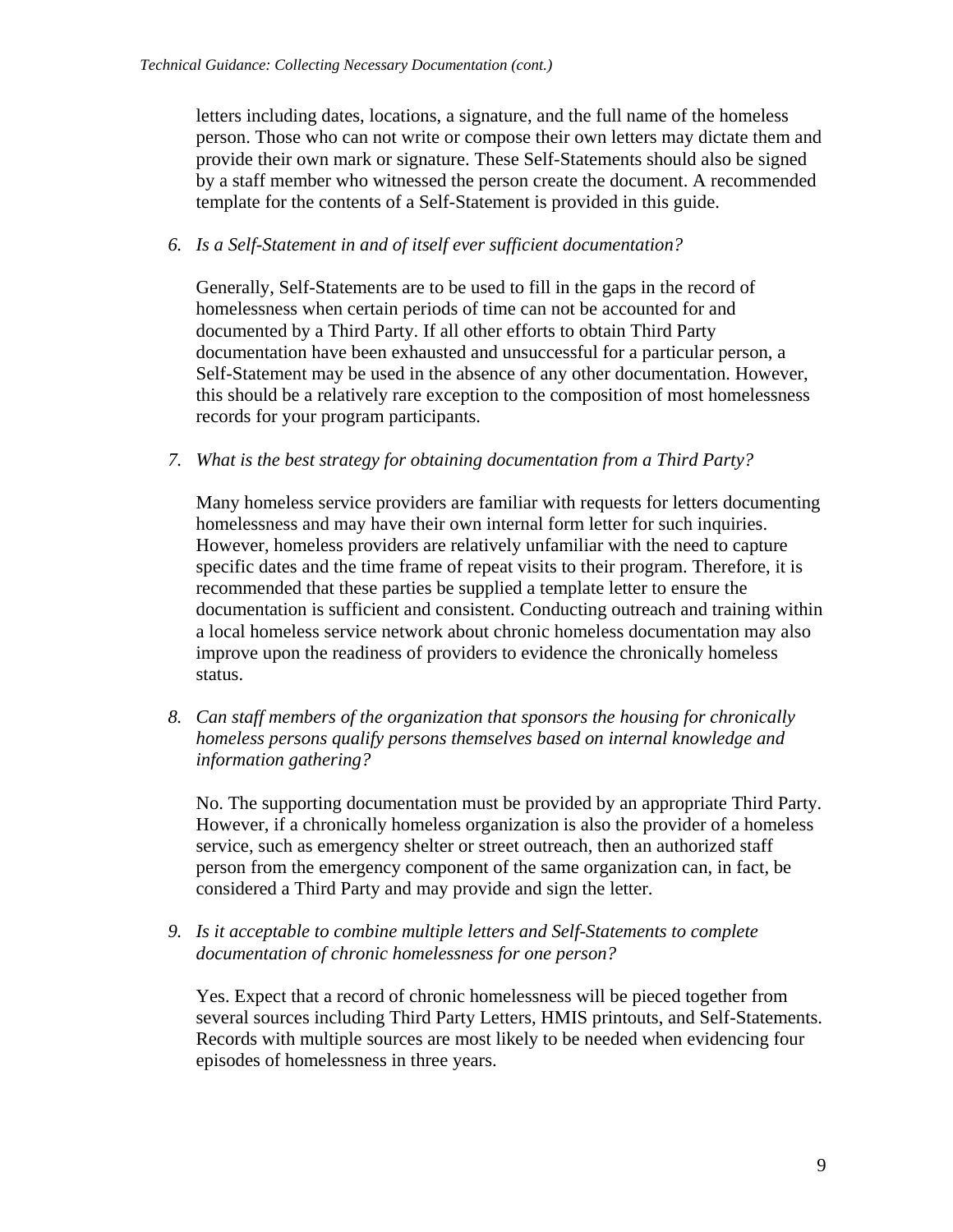*10. What if the shelter or homeless provider organization submits letters outlining the person's history that conflict with one another?* 

A homeless person's file should contain an accurate account of the person's history of homelessness. If Third Party Letters conflict with one another, one or more of these documents may need clarification. In such cases, a series of communications may be required with the parties who are providing the supporting documentation to clarify the history. Expectations of staff time needed to complete applications and eligibility assessments should reflect this common need for multiple phone calls, other communications, and corrections to documents.

*11. What if a homeless person applying to our program has an accounting of their episodes of homelessness but can not supply certain pieces of information on where they resided intermittently between the four episodes?* 

A homeless person who can not provide complete information about their specific whereabouts, such as an address or the name of a homeless shelter, during certain parts of their homeless history can explain the lack of information in a Self-Statement. The Statement should present the reason for the lack of information, such as an illness, that impedes a homeless person's ability to remember the missing information.

*12. What if a homeless person does not recollect the specific dates of episodes of homelessness in their history?* 

Homeless persons with conditions and diagnoses that impede their ability to recall certain dates related to their history can be assisted in reviewing the chronology of their experiences with homelessness and making best guesses at approximate time frames and specifics of locations that are their best recollection. The Self-Statements in their record should contain these specific dates and locations together with an explanation of the reason for the need to approximate this information.

*13. What specific documentation is required to substantiate a homeless person's disability?* 

Written documentation to substantiate that a homeless person's disability meets the program definition must come from a qualified source such as a credentialed psychiatrist or other professional certified to make such a determination.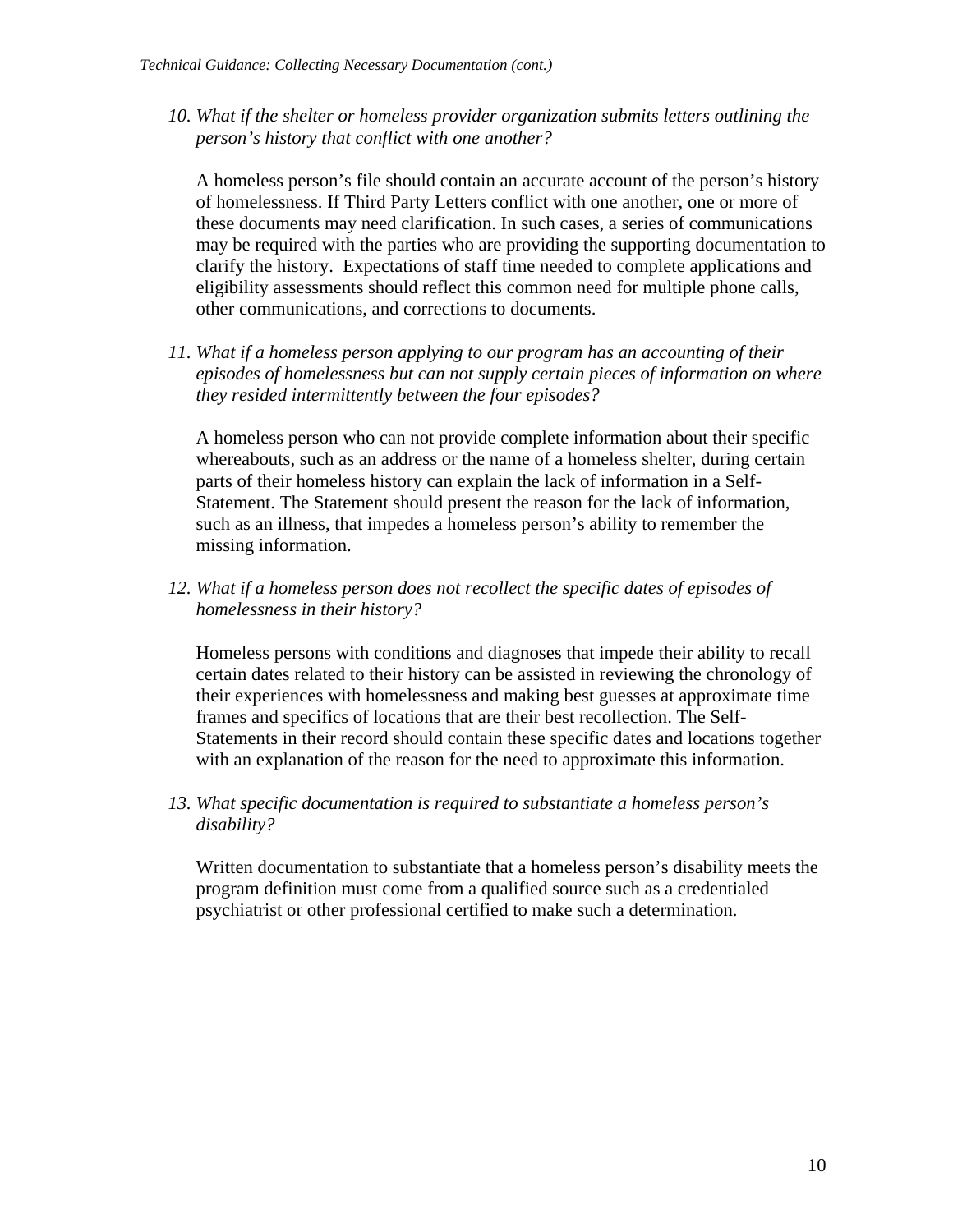# <span id="page-13-0"></span>**Templates**

| <b>Chronically Homeless Qualification Checklist</b>        | Page 12 |
|------------------------------------------------------------|---------|
| <b>Chronically Homeless Third Party Verification Sheet</b> | Page 13 |
| <b>Chronically Homeless Self-Statement Certification</b>   | Page 15 |
| <b>Chronically Homeless History Summary Sheet</b>          | Page 16 |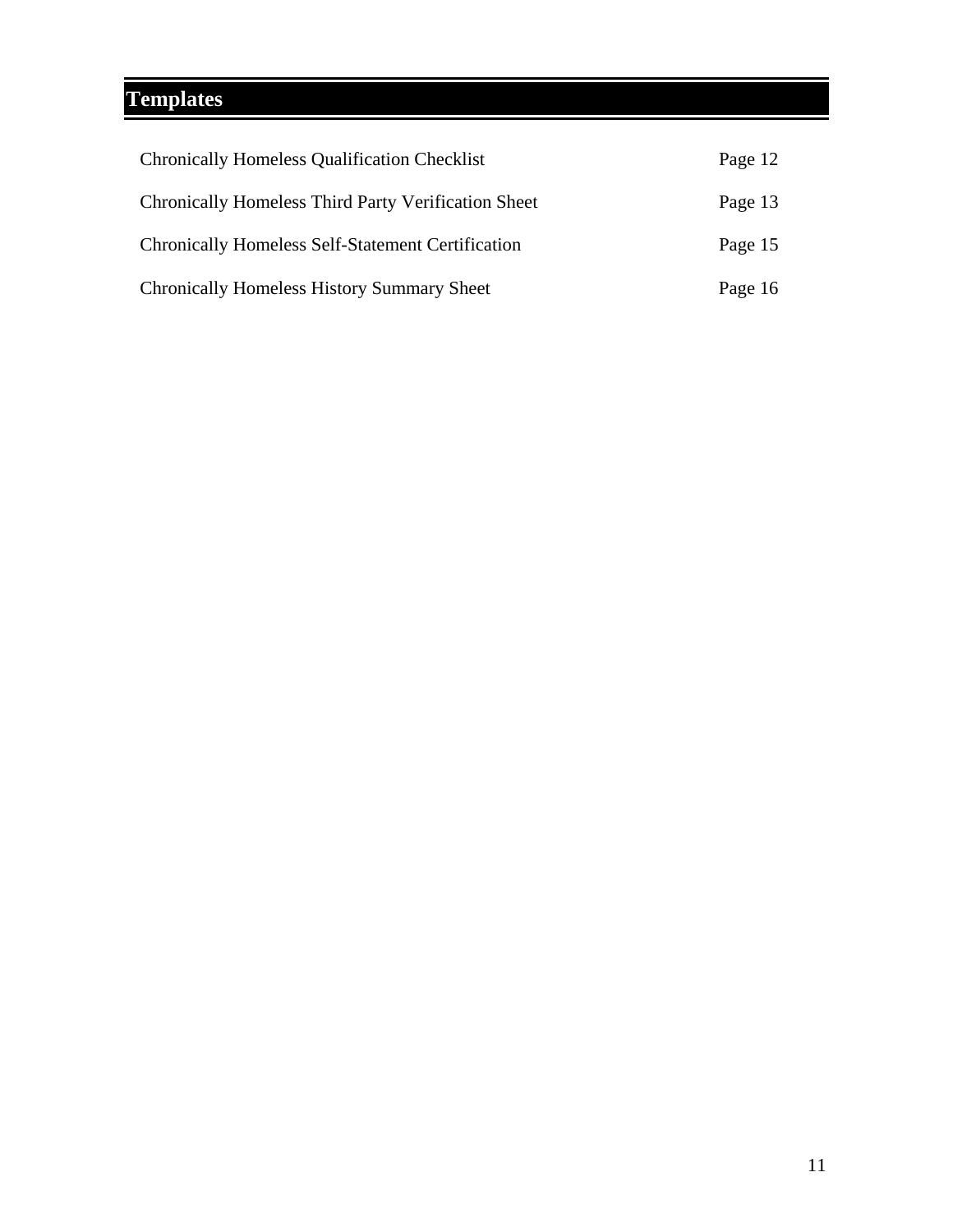#### **Chronically Homeless Qualification Checklist**

**Instructions:** This suggested checklist may be used as a guide for staff of a program serving chronically homeless persons to assure that participants meet program regulation eligibility. It should be accompanied by supporting documentation of both disability and homelessness. Together, these documents must be maintained in the client's file.

Client Name:

HUD defines a Chronically Homeless person as: an unaccompanied homeless person (a single homeless person who is alone and is not part of a homeless family and not accompanied by children) with:

**Part I**. A Disabling Condition. *Check appropriate box(es):*

A diagnosable substance abuse disorder

A serious mental illness

A developmental disability

 A chronic physical illness or disability, including the co-occurrence of two or more of these conditions.

Part I is supported by a letter from a medical professional attesting to the presence of the condition.

**Part II.** Chronically Homelessness Status. *Check ONE:*

 Has been continuously homeless for a year or more. *(HUD defines "homeless" as "a person sleeping in a place not meant for human habitation (e.g. living on the streets for example) OR living in a homeless emergency shelter.)*

 $\parallel$  Has had four (4) episodes of homelessness in the last three (3) years. *(HUD defines "homelessness" as "sleeping in a place not meant for human habitation (e.g. living on the streets for example OR living in a homeless emergency shelter.)*

Part II is supported by Third Party Certification, which includes dates and locations of homelessness, from one or more of the following: *Check ALL that apply*

> Certification letter(s) from an emergency shelter for the homeless. Certification letter(s) from a homeless service provider or outreach worker. Certification letter(s) from any other health or human service provider. Certification Self-Statement signed by the client.

| <b>Staff Name:</b> | <b>Staff Title:</b> |
|--------------------|---------------------|
| Organization:      |                     |
| Signature:         | Date:               |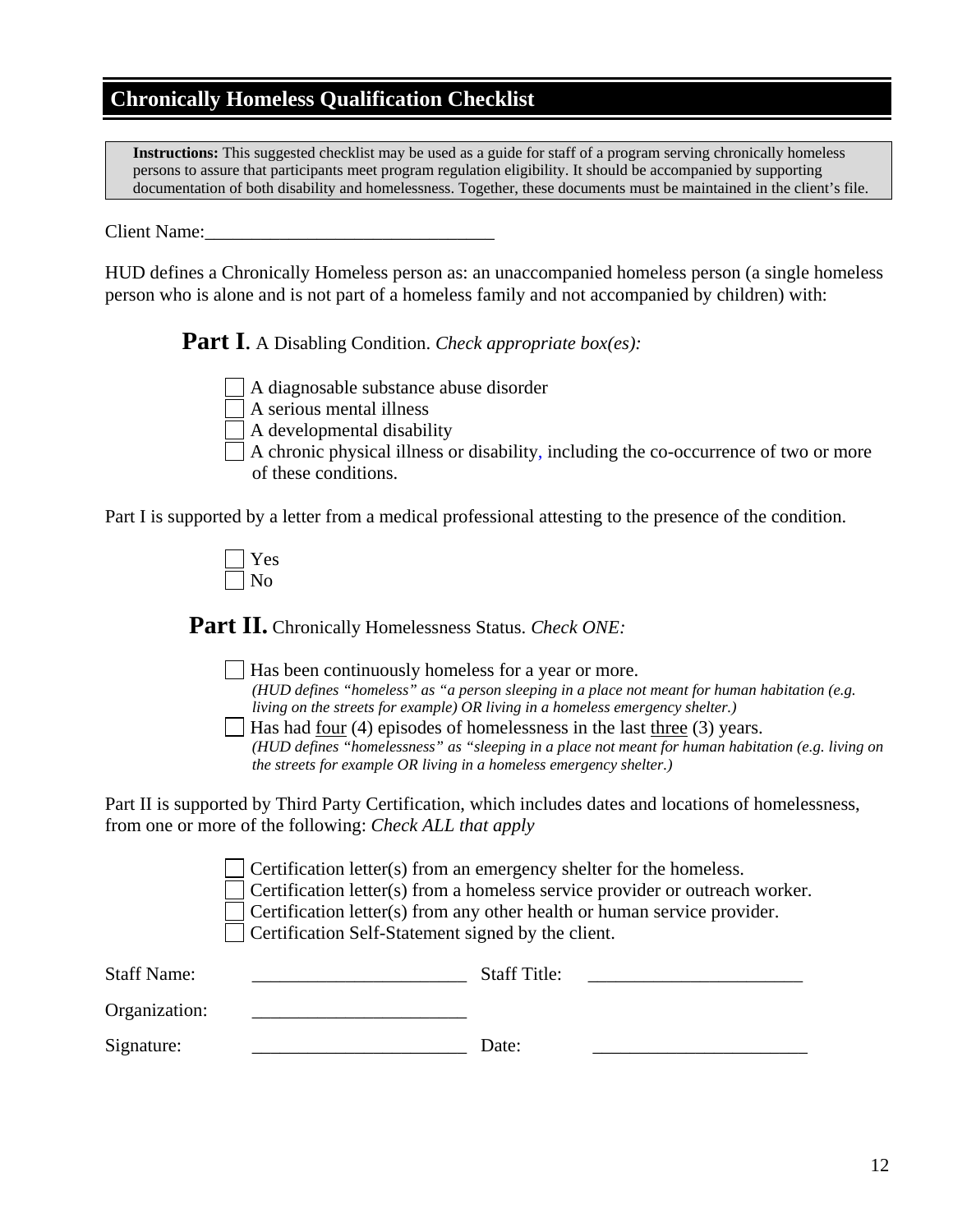### **Chronically Homeless Third Party Verification** – pg. 1

**Instructions:** This suggested template may be sent to homeless service providers requesting their verification of the chronically homeless status of an individual known to them. This template letter may be copied onto letterhead or recreated with the same content and printed on letterhead.

Date:

To:

\_\_\_\_\_\_\_\_\_\_\_\_\_\_\_\_\_\_\_\_\_\_\_\_\_ \_\_\_\_\_\_\_\_\_\_\_\_\_\_\_\_\_\_\_\_\_\_\_\_\_

\_\_\_\_\_\_\_\_\_\_\_\_\_\_\_\_\_\_\_\_\_\_\_\_\_

Dear \_\_\_\_\_\_\_\_\_\_\_\_\_\_\_\_\_\_\_\_\_\_\_,

has applied to receive the services of a McKinney-Vento funded program serving chronically homeless persons. To qualify, the homeless person must be determined to be chronically homeless as defined by the U.S. Department of Housing and Urban Development. Please complete this certification and fax it to my attention as soon as possible at the following **fax number**:  $($ 

This information will be used for the purpose of determining the chronic homeless status of the above-named homeless person. If you have any questions please do not hesitate to contact me at the following **telephone number**:  $($ 

Sincerely,

(Signature)

*I hereby authorize the release of the requested information.* 

(Title) (Signature of Client)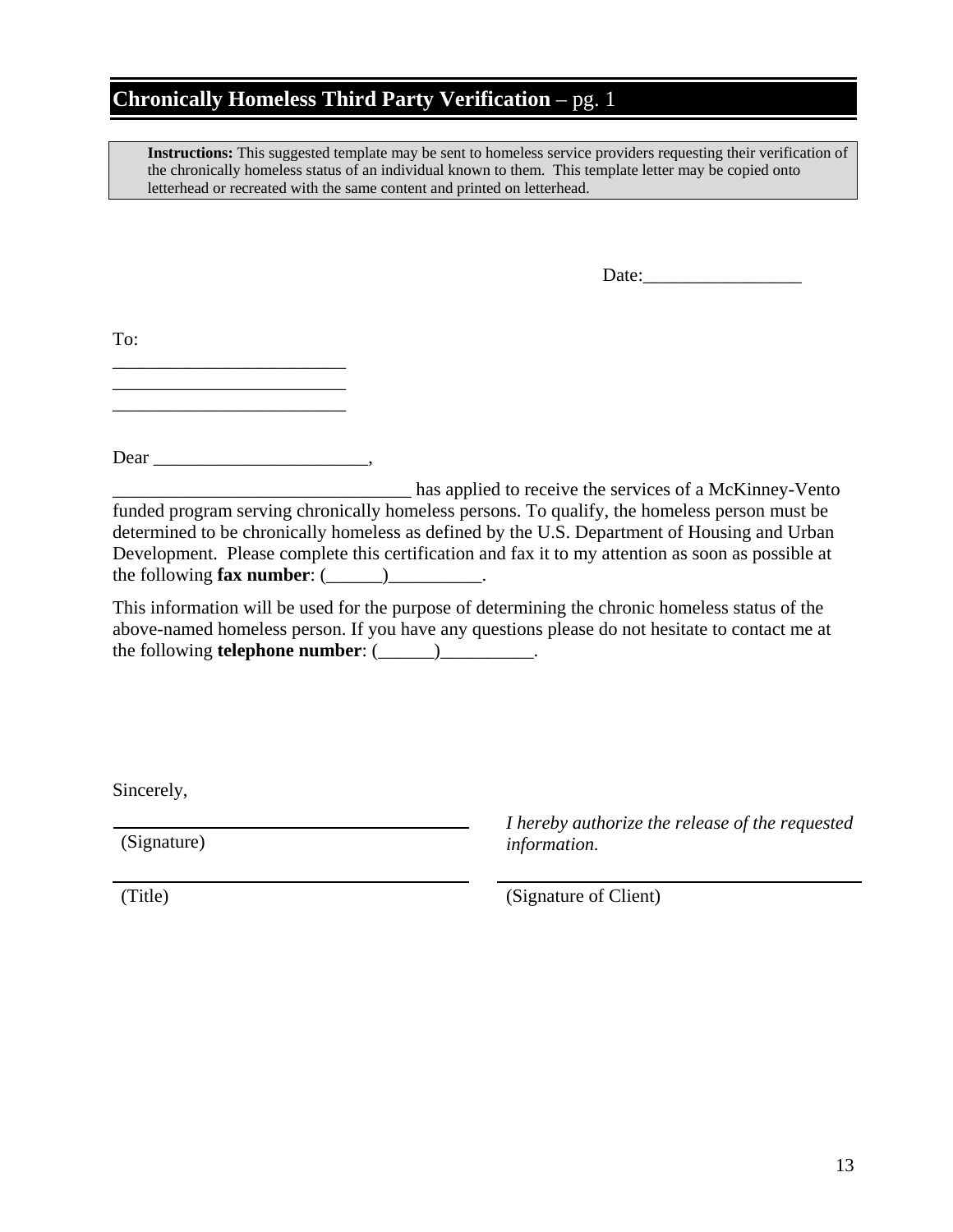# **Chronically Homeless Third Party Verification –** page 2

**Instructions**: Please provide certification on letterhead stationery. This recommended template can be copied onto letterhead or recreated with the same content and printed on letterhead.

# **Certification**

|                                   | stayed at |                          |  |
|-----------------------------------|-----------|--------------------------|--|
| (Client's Name)                   |           | (Facility/ Program Name) |  |
| for the following period of time: |           |                          |  |
| $(1)$ between:                    |           | and :                    |  |
| $(2)$ between:                    |           | and :                    |  |
| $(3)$ between:                    |           | and :                    |  |
| $(4)$ between:                    |           | and :                    |  |

*Additional detail about the client's episodes of homelessness may be written below.* 

Before coming to this facility, the homeless person resided at\_\_\_\_\_\_\_\_\_\_\_\_\_\_\_\_\_\_\_\_\_\_\_\_\_\_\_\_\_\_.

This facility is classified as one of the following types of facilities/programs:

| <b>Emergency Shelter</b>    | Mental Health Institution       |
|-----------------------------|---------------------------------|
| $\Box$ Transitional Housing | <b>Correctional Facility</b>    |
| <b>Permanent Housing</b>    | $\Box$ Substance Abuse Facility |
| Medical Institution         | Other:                          |

| Signature: |                               | Date:  |  |
|------------|-------------------------------|--------|--|
|            | (Signature of Facility Staff) |        |  |
| Title:     |                               | Phone: |  |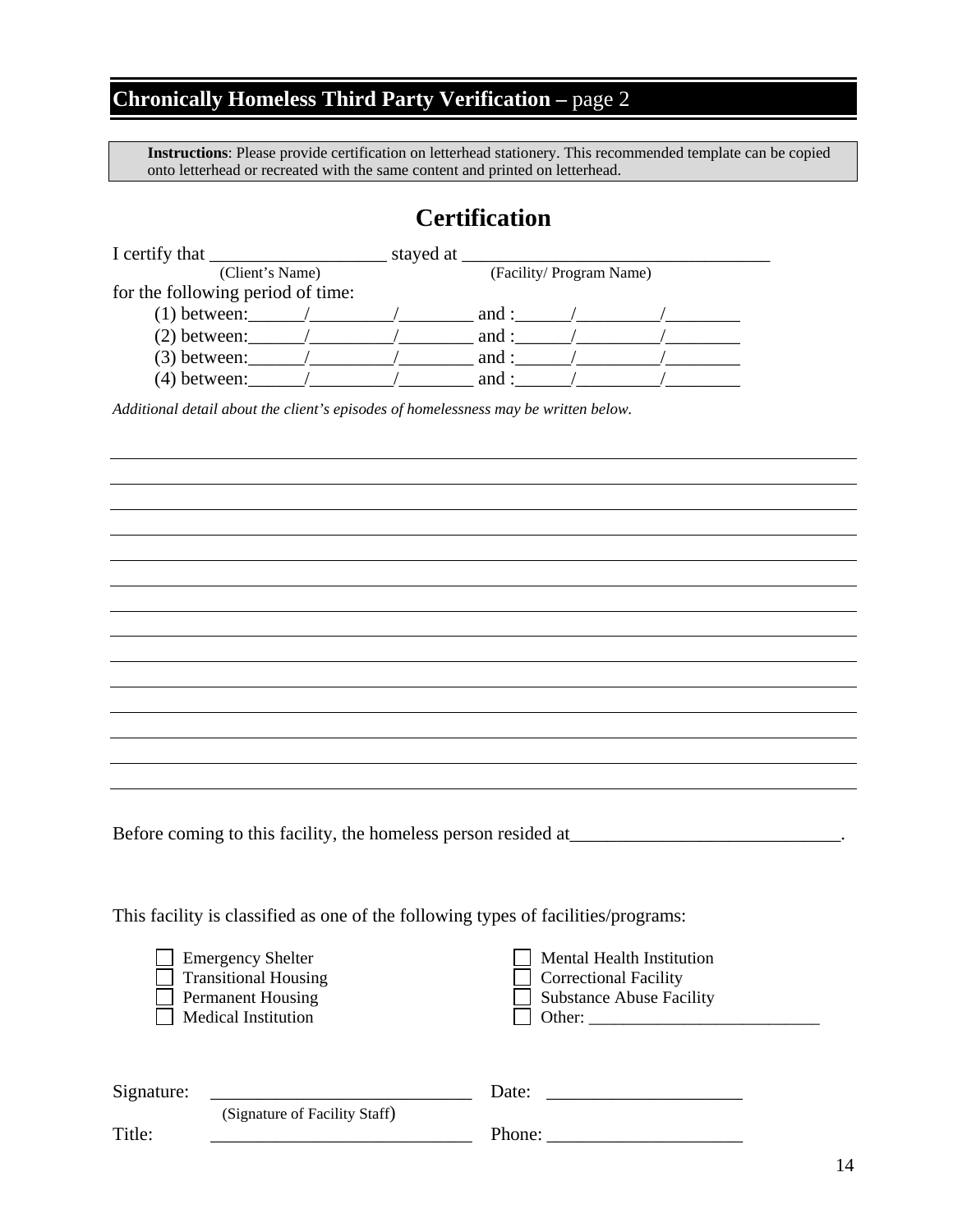#### **Chronically Homeless Self-Statement Certification**

**Instructions:** This template for a Self-Statement Certification may be used when a homeless person applying to a program serving chronically homeless persons lacks connections with service providers to complete a Third Party Verification of a history of chronic homelessness. This Self-Statement should be maintained in the client's file.

I certify that I was homeless (that is sleeping in a place not meant for human habitation such as living on the streets) **OR** living in a homeless emergency shelter during the following period(s) of time:

|                | Between <i>Example</i> : Jan., 2005 and |     | Aug., 2005 |            | I lived at <i>Lifeline Shelter</i> , <i>Cleveland</i> |
|----------------|-----------------------------------------|-----|------------|------------|-------------------------------------------------------|
| Between        |                                         | and |            | I lived at |                                                       |
| Between        |                                         | and |            | I lived at |                                                       |
| Between        |                                         | and |            | I lived at |                                                       |
| Between        |                                         | and |            | I lived at |                                                       |
| Between        |                                         | and |            | I lived at |                                                       |
| <b>Between</b> |                                         | and |            | I lived at |                                                       |
| <b>Between</b> |                                         | and |            | I lived at |                                                       |

What else would you like to share about your history? For example, *"I can not remember the name of the place where I was living during the fall of 2004 but I believe that it was a homeless emergency shelter. I have problems with my memory from that time due to an illness."* 

I certify that the above information is correct.

(Signature of Client) (Date)

I reviewed the above statement with the client.

(Signature of Staff Witness) (Organization) (Date)

 $\overline{\phantom{a}}$  , and the contract of the contract of the contract of the contract of the contract of the contract of the contract of the contract of the contract of the contract of the contract of the contract of the contrac

\_\_\_\_\_\_\_\_\_\_\_\_\_\_\_\_\_\_\_\_\_\_\_\_\_\_\_ \_\_\_\_\_\_\_\_\_\_\_\_\_\_\_\_\_\_\_\_\_\_\_\_\_\_\_\_ \_\_\_\_\_\_\_\_\_\_\_\_\_